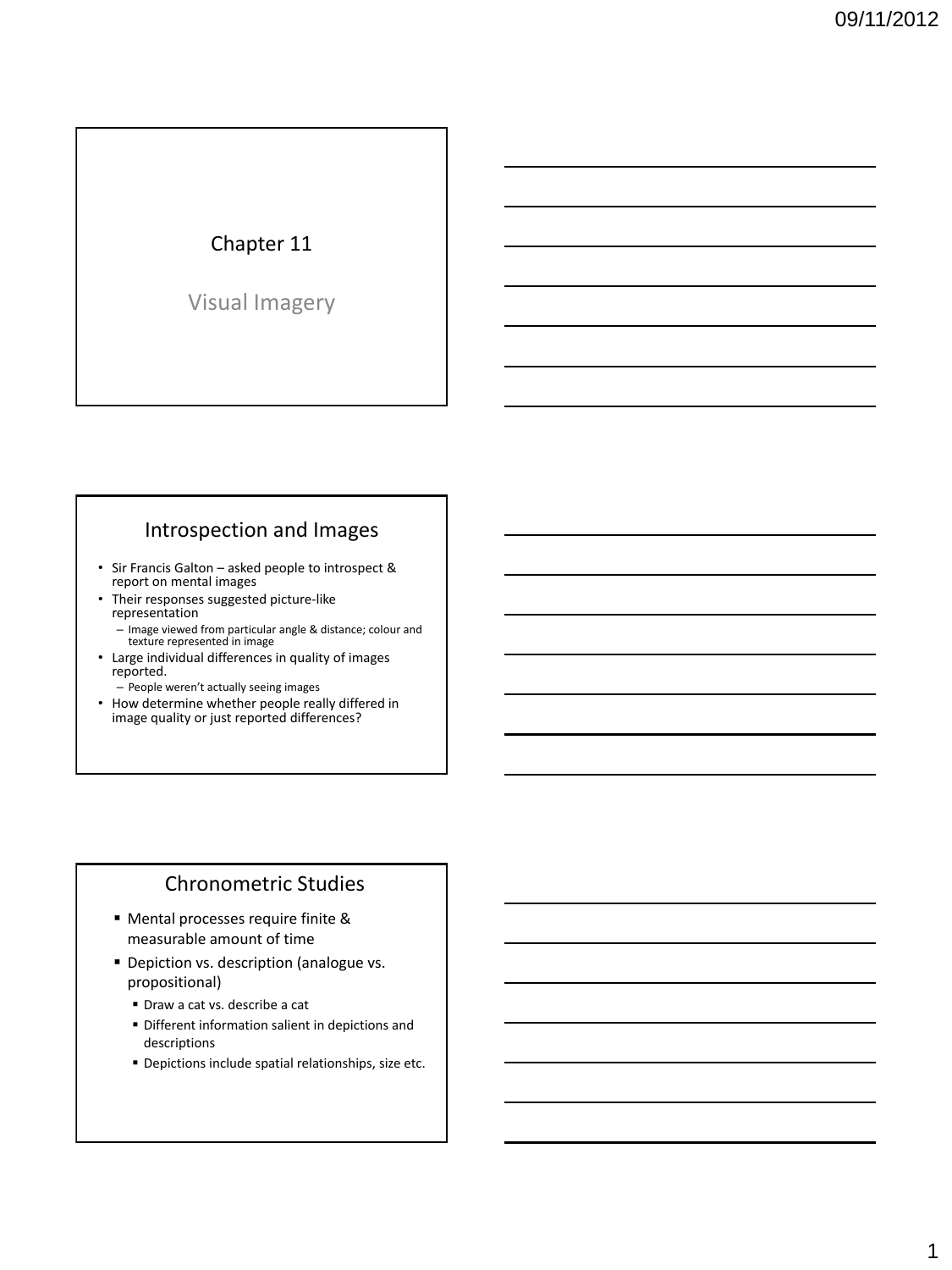## Chronometric Studies - 2

- Hypothesize different mental processes for depictions (images) & descriptions, and variables that would affect these processes
- Kosslyn: timed tasks involving mental imagery
	- Form mental image of object & answer yes-no questions about image
	- Answer questions without image  $\rightarrow$  get different pattern of response times



#### Chronometric Studies

- Kosslyn, Ball & Reiser (1978)
- Ss memorized fictional map) & drew it
- Ss imaged the map, focused on a landmark, & mentally moved a dot to another landmark.
- Time to move depended on distance between landmarks.
- Image preserves info about distances
- Image *depicts* map; is an analogue representation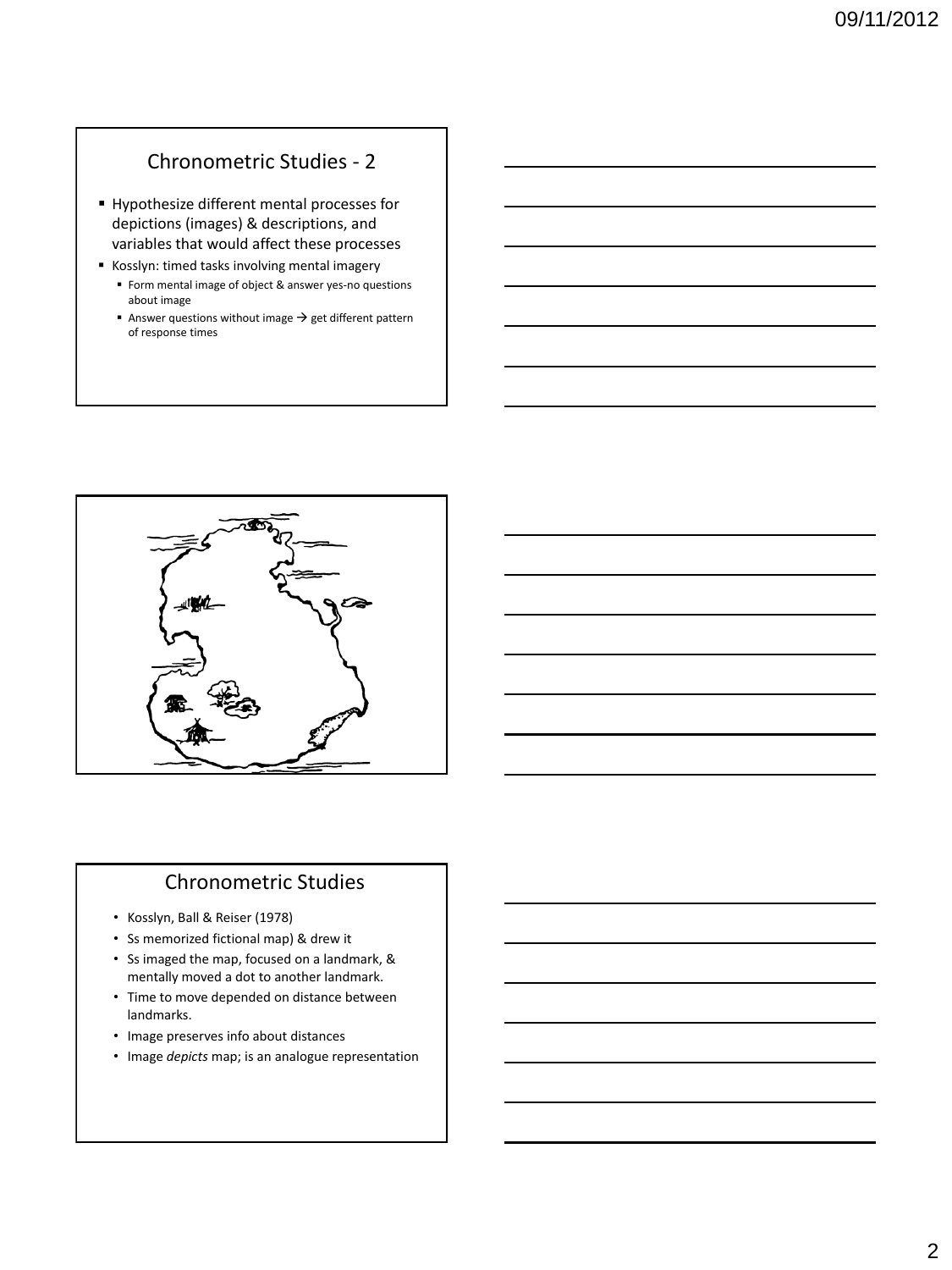



## Zoom Experiment

- Ss asked to visualize mouse standing next to elephant or paper clip
- Then answered questions about the mouse by examining the image. e.g. Does the mouse have whiskers?
- Responses faster if mouse seen with paper clip than with elephant  $\rightarrow$  more time needed to zoom in on mouse in 'elephant' condition
- Images preserve 2-D spatial relationships; propositional representations do not necessarily do so.
- Images more similar to pictures than to descriptions

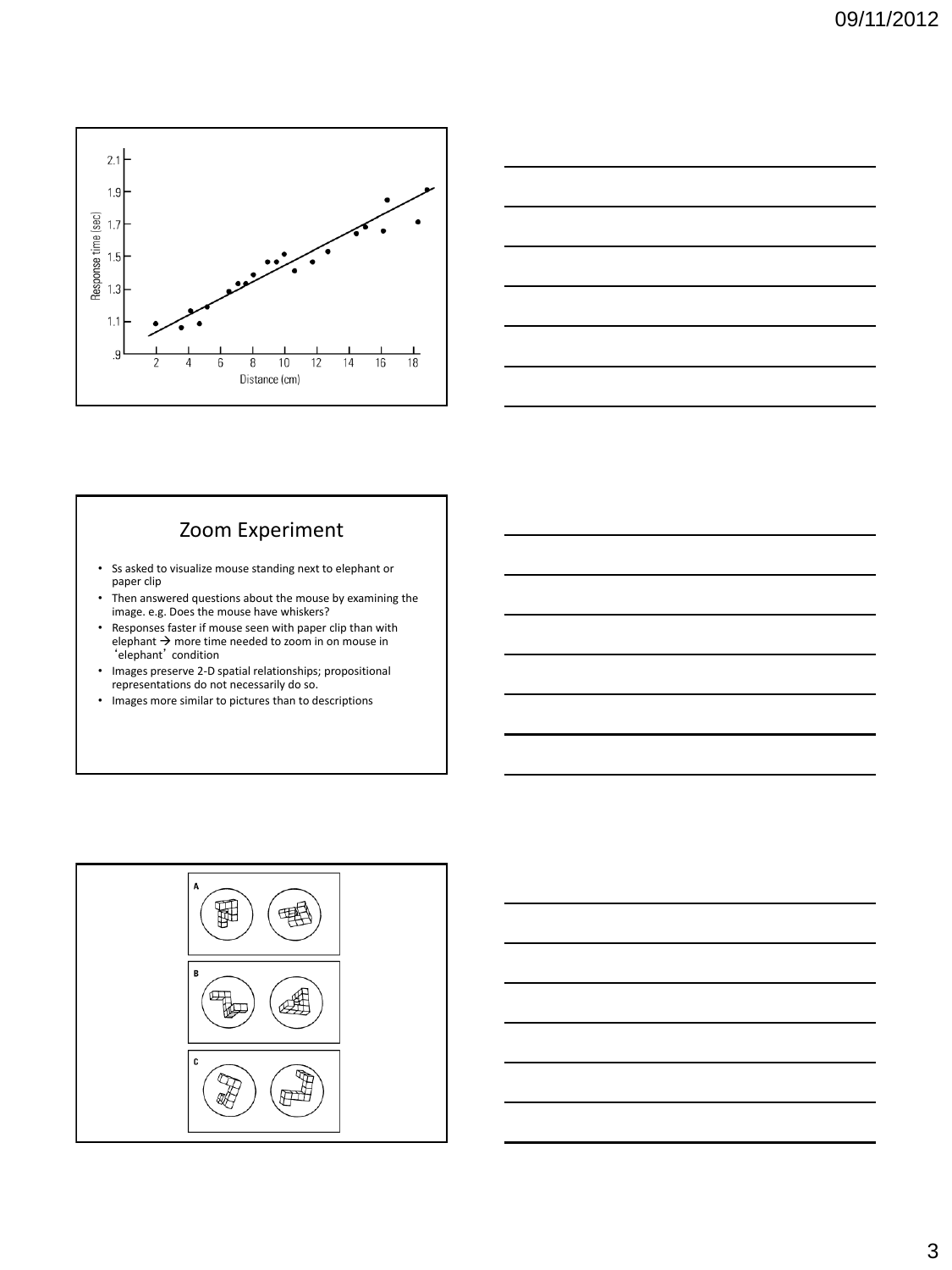## Mental Rotation - 2

- Shepard, Cooper & Metzler (1971)
- Ss examined two diagrams of 3-D objects & decided whether the same objects were identical or mirror images.
- **First pair: rotate in picture plane**
- 2<sup>nd</sup> pair: rotate in depth
- 3<sup>rd</sup> pair: different objects
- Measure time to make decision Prediction: more rotation  $\rightarrow$  more time



#### Mental Rotation - 4

#### Results

- Time to make decision linear function of amount of rotation required
- No difference between rotation in page plane & rotation in depth
- 3-dimensional forms represented in images
- When Ss image rotation of letters, don't get linear function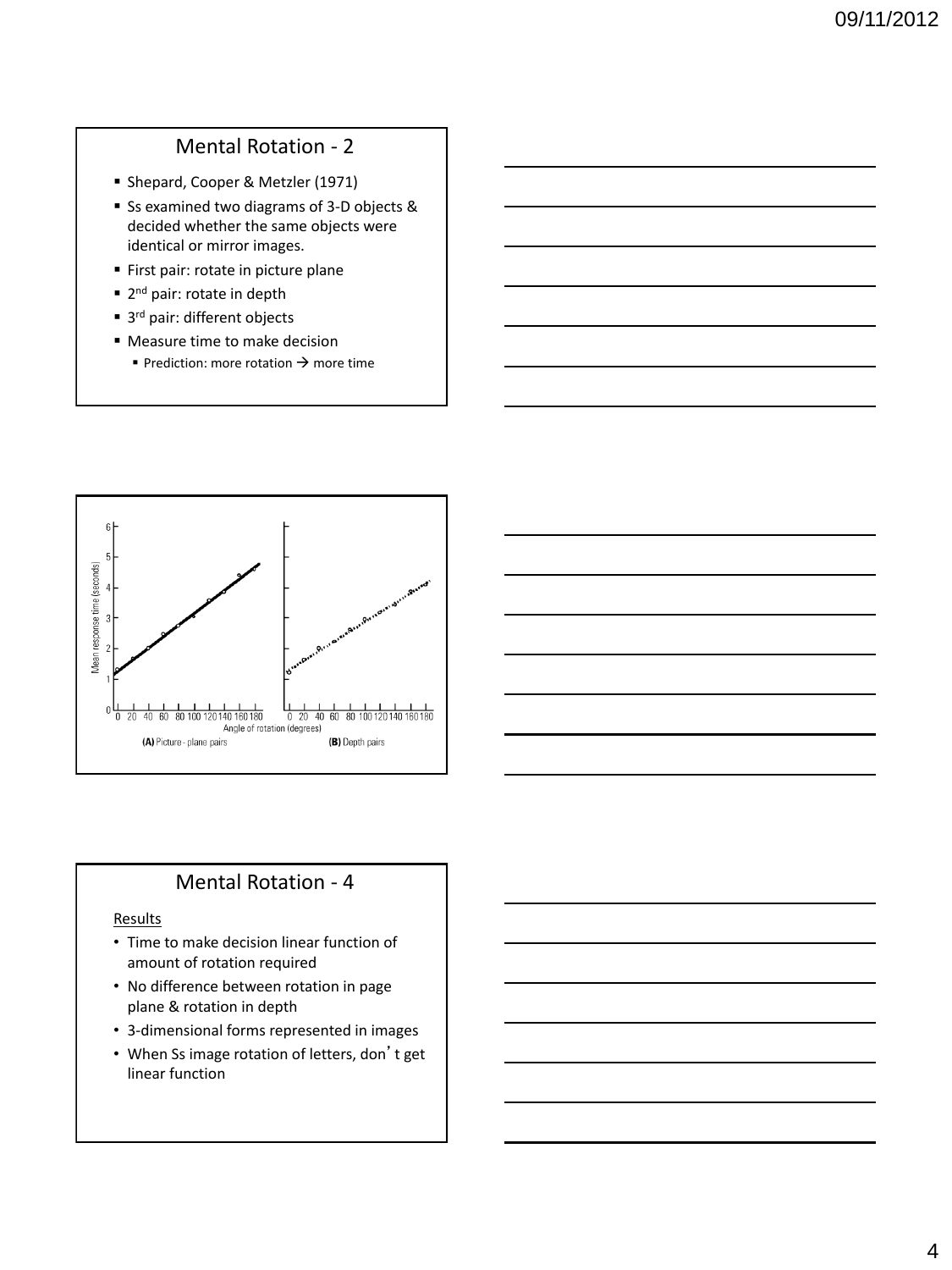#### Interactions between Imagery and Perception

- Segal & Fusella dual task
	- Auditory or Visual signal detection (faint tones or lights)
	- Forming auditory or visual images.
- Predictions
	- If perception & imagery use overlapping mental  $processes \rightarrow interference$
- Results as predicted
	- $-$  Visual imagery  $\rightarrow$  reduced visual detection
	- Auditory imagery  $\rightarrow$  reduced auditory det'n

### Imagery & Perception - 2

#### Segal and Fusella: Results

|         | <b>Percentage Detections</b> |             |
|---------|------------------------------|-------------|
|         | Vis. Signal                  | Aud. Signal |
| V image | 61%                          | 67%         |
| A image | 63%                          | 61%         |

# Imagery & Perception - 3

#### Segal and Fusella: Results

|                              | Percentage False Alarms |             |  |  |
|------------------------------|-------------------------|-------------|--|--|
|                              | Vis. Signal             | Aud. Signal |  |  |
| V image                      | 7.8%                    | 3.7%        |  |  |
| A image                      | 3.6%                    | 6.7%        |  |  |
| Note: Crossover interactions |                         |             |  |  |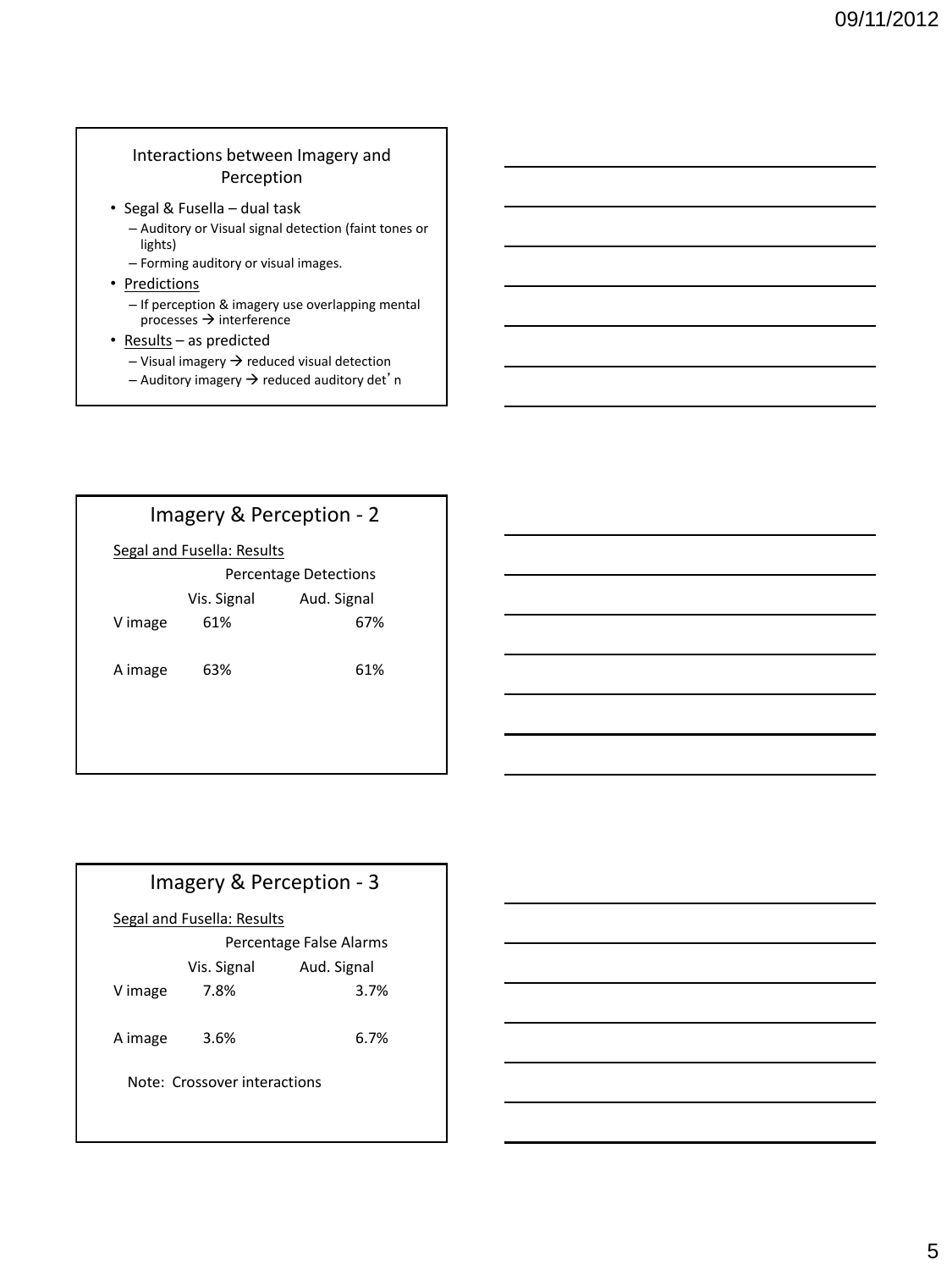## Imagery & Perception - 4

- Does priming from images exist?
- Farah (1985) had Ss visualize a capital letter. Then a faint letter was presented.
- Visualization (imagining) primed perception of same letter, but not a different letter.
- $\rightarrow$  Visual imagery & visual perception depend on overlapping mechanisms & resources.

# Visual Imagery VS. Perception

- Perception (seeing cat)– activation of detectors by external stimuli
	- $-\rightarrow$  activation of higher units (perception of cat)
- Imagery activation of higher units without activation of detectors (visualize cat)

## Imagery & Perception - 5

- Neuroimaging techniques show same areas active in occipital cortex during perception and imagery
	- Areas V1 & V2 sensitive to low-level features; active when Ss maintaining detailed, highresolution images.
	- Larger objects or images activate larger areas
	- Area MT/MST sensitive to motion; also active when Ss asked to imagine something moving.
	- Area active in face perception also active in imagining faces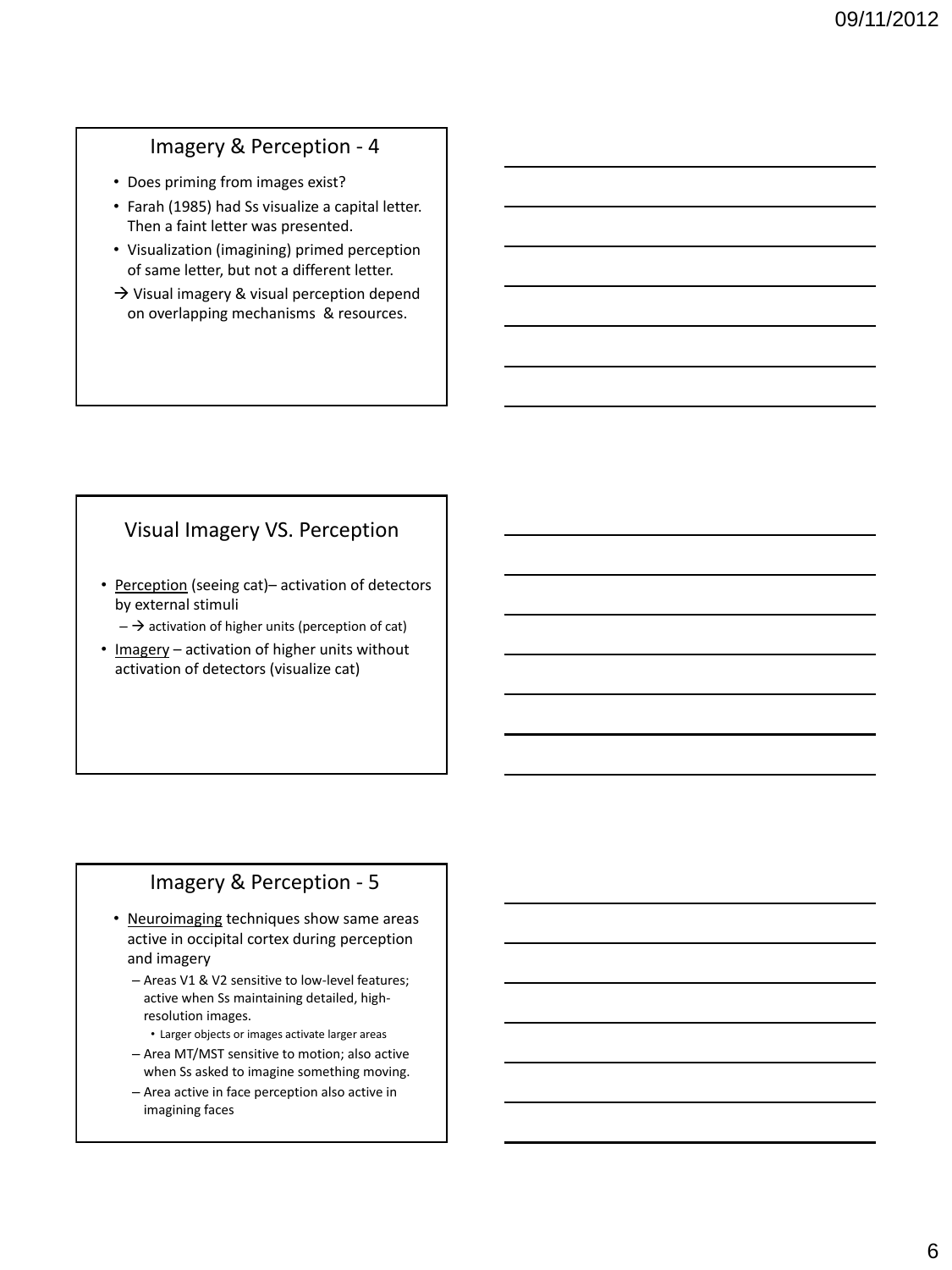## Imagery & Perception - 6

- Studies of brain damage: stroke patients have parallel damage to perception and imagery abilities
	- $-$  Can't perceive colour  $\rightarrow$  can't image colours
	- $-$  One patient: Left-sided neglect  $\rightarrow$  left-sided neglect in imagery as well
		- Visualize plaza if image is from south side of plaza, no buildings imaged on east side;
		- If image is from north side, no buildings imaged on west side

### Imagery & Perception - 7

Transcranial Magnetic Stimulation (TMS)

- Strong magnetic stimulation of scalp  $\rightarrow$ temporary disruption of brain region below stimulated area.
- TMS to Area V1 (primary visual projection area)  $\rightarrow$  disruptions in both perception & visual imagery

# 'Sensory' Effects in Imagery

- Visual acuity ability to see fine detail
- 2-point acuity: How far apart must two dots be for Ss to see two rather than one?
- Acuity greatest in foveal vision (Ss looking directly at dots.)

Finke & Kosslyn, 1980

- Present two dots to foveal vision, then remove dots. Ask Ss to imagine dots.
- Then ask Ss to imaging moving eyes away from dots & judge whether dots still visible.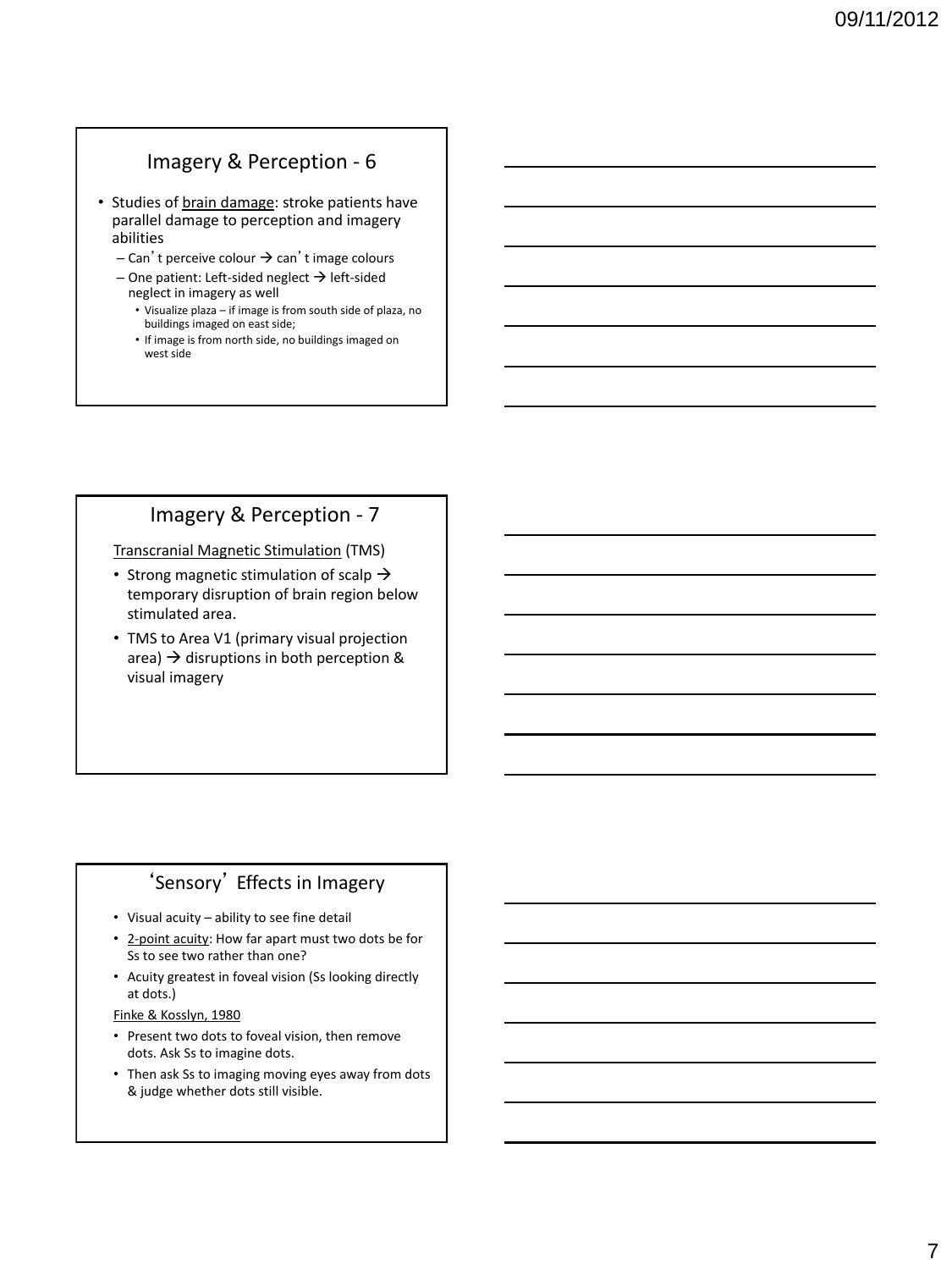#### 'Sensory' Effects in Imagery - 2

Finke & Kosslyn, 1980 cont'd

- Results show strong correlation between performance on 2-point acuity task (perception) and analogous imagery task.
	- Acuity decreased the farther S looked (or imagined looking) away from real or imagined dots
	- In both perception & imagery tasks, acuity decreases more rapidly with distance above or below focal point than to L or R.

#### Spatial vs. Visual Images

- People blind since birth can do mental rotation tasks  $\rightarrow$  get data similar to sighted Ss.
- Blind people can't be using *visual* imagery.
- *Spatial* imagery learned through movement, touch etc.
	- Not tied to any specific sensory modality ?
- $\rightarrow$  Need to distinguish btw. visual & spatial imagery

#### Spatial vs. Visual Images - 2

- Evidence for visual & spatial imagery being different
	- Can be situations in which brain-injured individuals cannot see or have agnosia ( eg. bilateral occipital lobe damage, but can do tasks involving visual (or spatial?) imagery.
	- Some patients with neglect in visual have normal imagery & vice versa.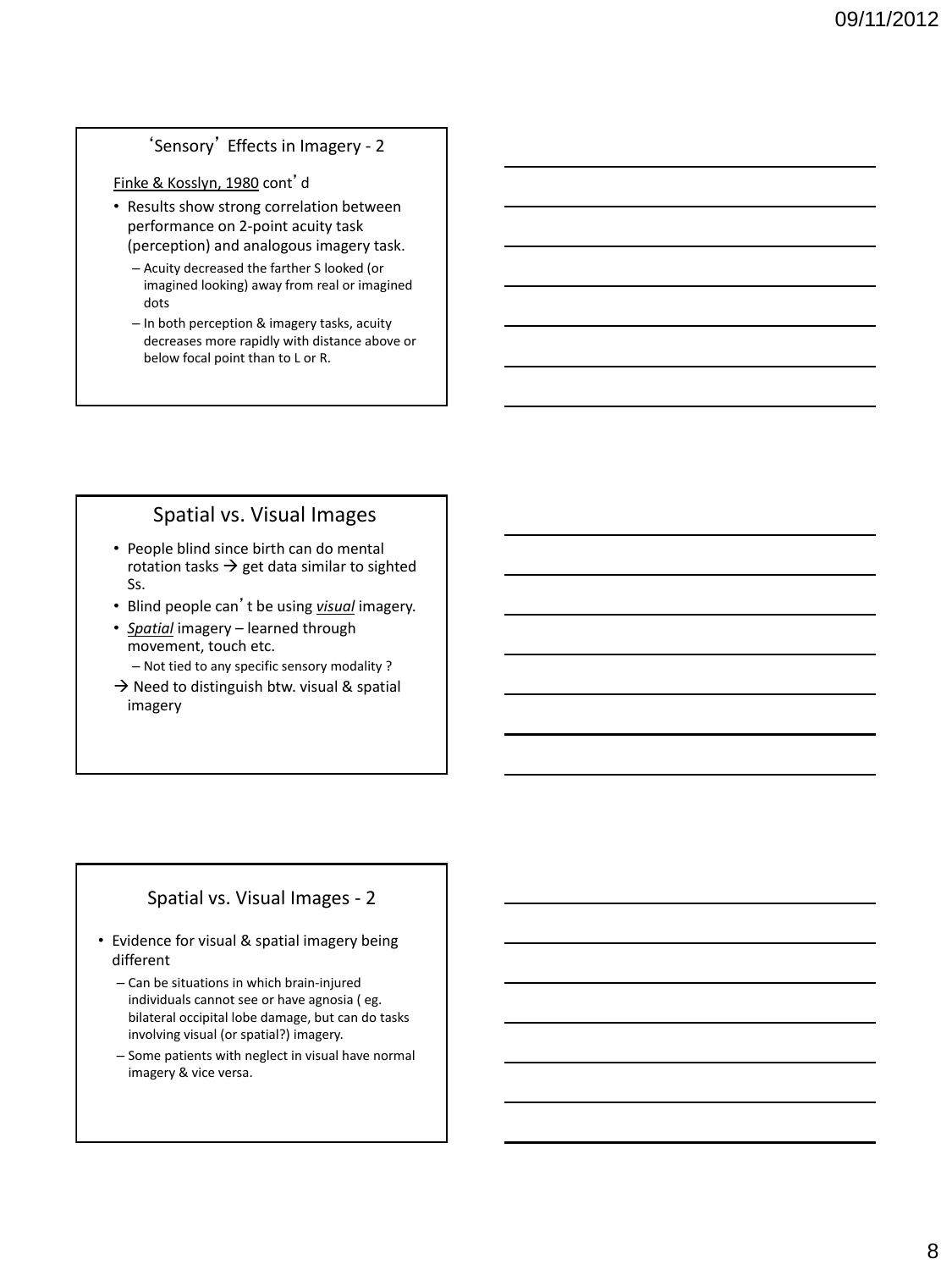#### Neuropsychological Data

- Patient LH could not report colour of common objects. (10/20 compared to 19/20 for control Ss.)
- Could not report properties of animals (e.g. long or short tail) LH: 13/20; controls 19/20
- LH could do image scanning (Kosslyn's island), mental rotation.
- LH has specific impairment in visual tasks, but not spatial tasks.
- Memory for spatial positions & spatial manipulations ok

#### Individual Differences

- Some people have good spatial skills (sculptors? Organic chemists?), others have good visual skills (e.g. photographers, graphic artists)
- Different individuals may use different skills to do the same tasks, or people may use different skills depending on instructions.
- Image vividness: Some people report vivid images; others do not.
- Do people differ in conscious experience, or do they report same experiences differently?
- 10% self report as not having "visual" images

#### Individual Differences - 2

- Prediction: Vivid imagers  $\rightarrow$  do well on visual tasks – Often no correlation between vividness ratings & performance on various imagery tasks. • Spatial vs. visual tasks???
- Revised prediction: positive correlation between ratings of visual imagery and performance on visual imagery tasks, but not on spatial imagery tasks.
- Two-point acuity task (visual, not spatial task): performance correlated with vividness ratings.
- Conclusion: Vividness ratings related to richness of visual experience
	- Not related to spatial skills.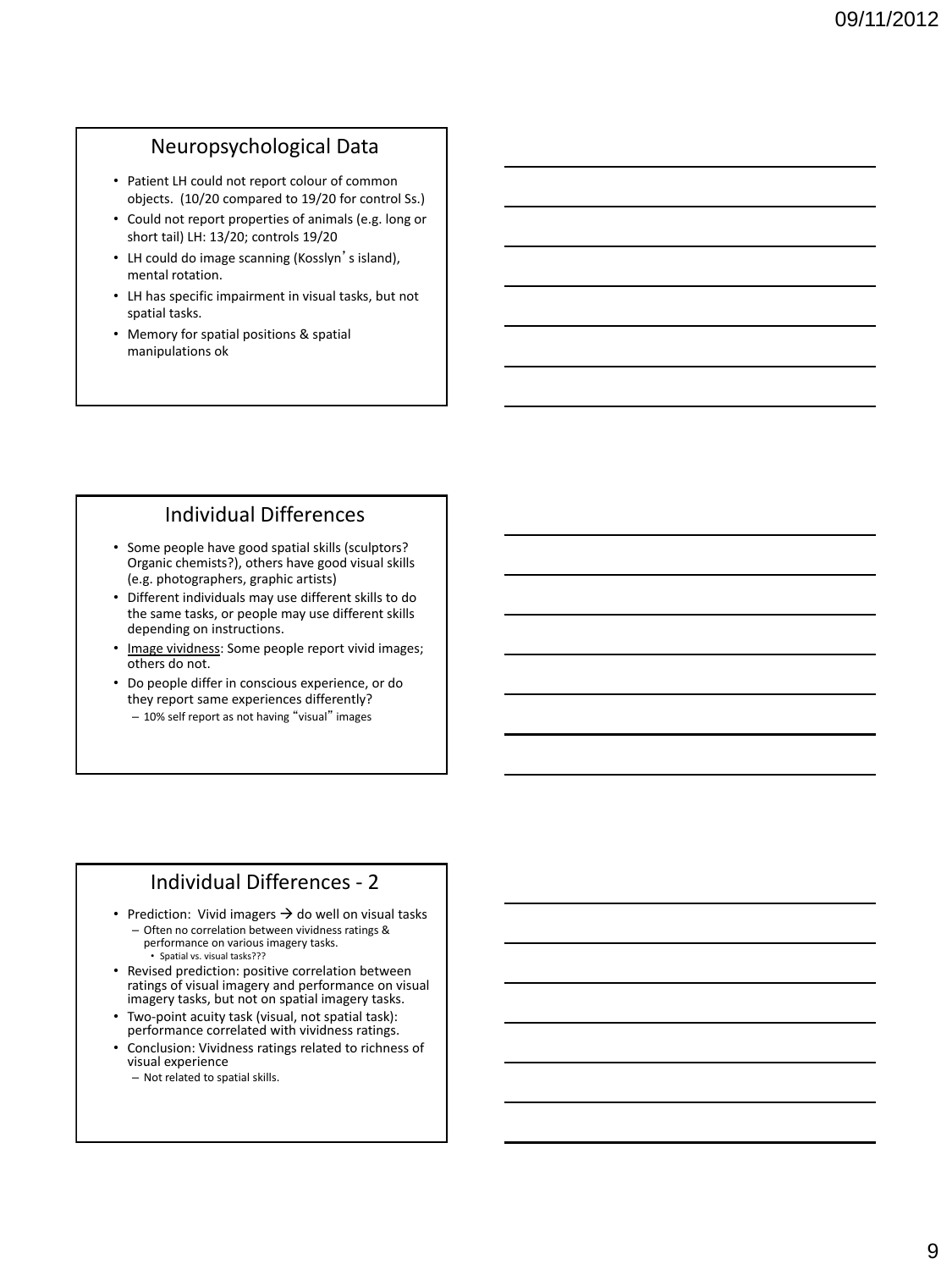# Individual Differences - 3

- Vivid imagers show increased blood flow in occipital cortex when imaging;
	- 'Sparse' imagers do not
- Suggests that self reports (introspections) of imagery vividness may be valid.

#### Are Images Pictures?

- Necker cube, ambiguous figures can be interpreted in 2 ways. Sensory information does not dictate perception.
	- *Picture* of Necker cube is neutral wrt interpretation, but perception is not. (We perceive one view or the other.)
- Percepts "go beyond the information given".
- Percepts organized and unambiguous: specified figure/ground organiz'n, orientation etc.
- Like pictures, perceptions are depictions (not descriptions)
- Unlike pictures, perceptions not neutral wrt interpretation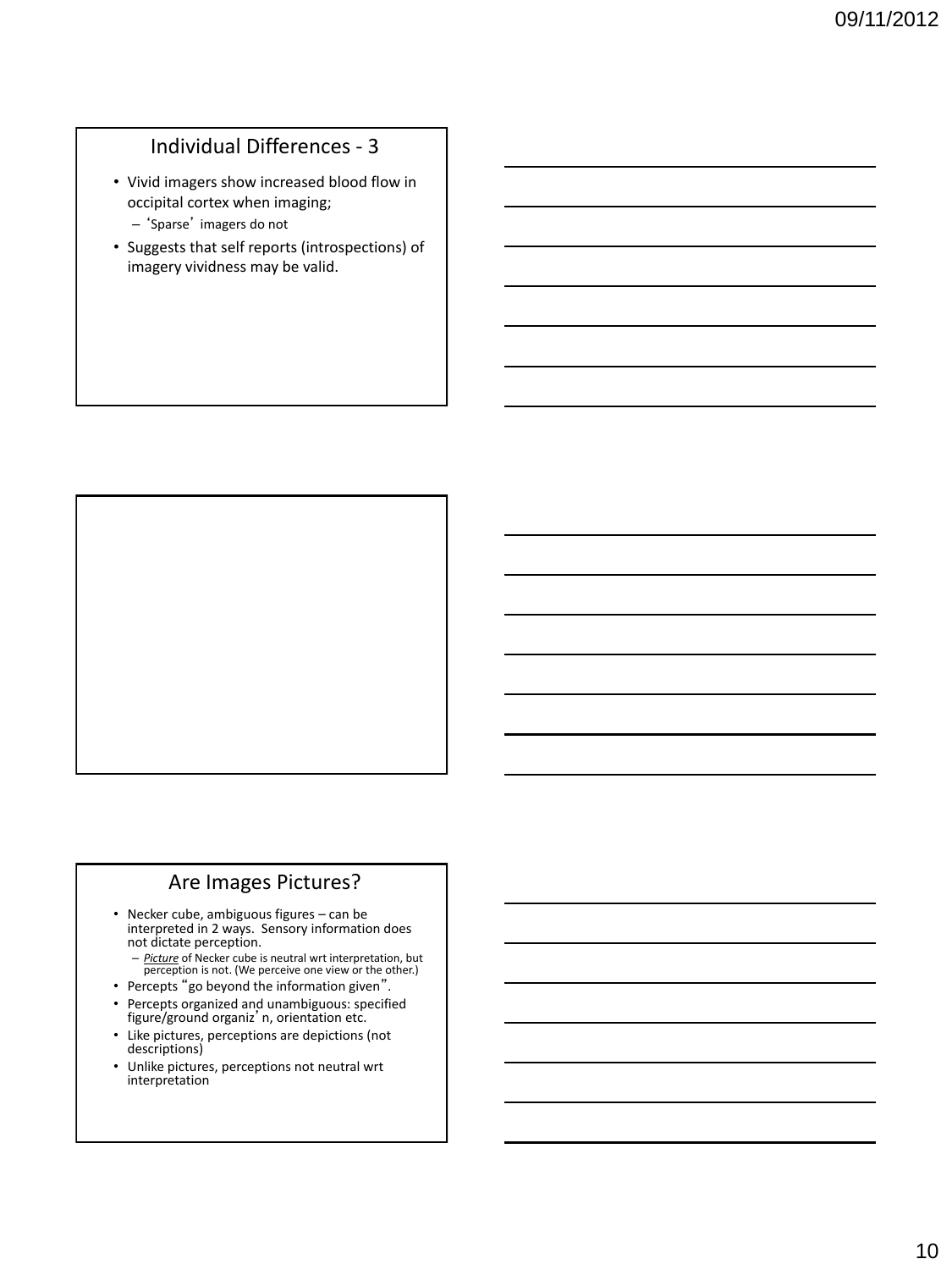# Are Images Pictures? - 2

- Pictures: neutral depictions (Can be interpreted in more than one way.)
- Percepts: organized depictions (Have one interpretation.)
	- Percepts have *perceptual reference frame*. • Specifications that organize perception (e.g. orientation, figure-ground, near-far, front-back etc.)
- Are images like pictures or like percepts?

### Are Images Pictures? - 3

- Chambers & Reisberg:
- Ss familiarized with some ambiguous pictures
- **Showed Ss Duck-Rabbit picture. Ss asked to form** mental image on basis of drawing.
- Ss biased towards one interpretation
- Ss imaged the figure & were asked to imagine image changing interpretation.

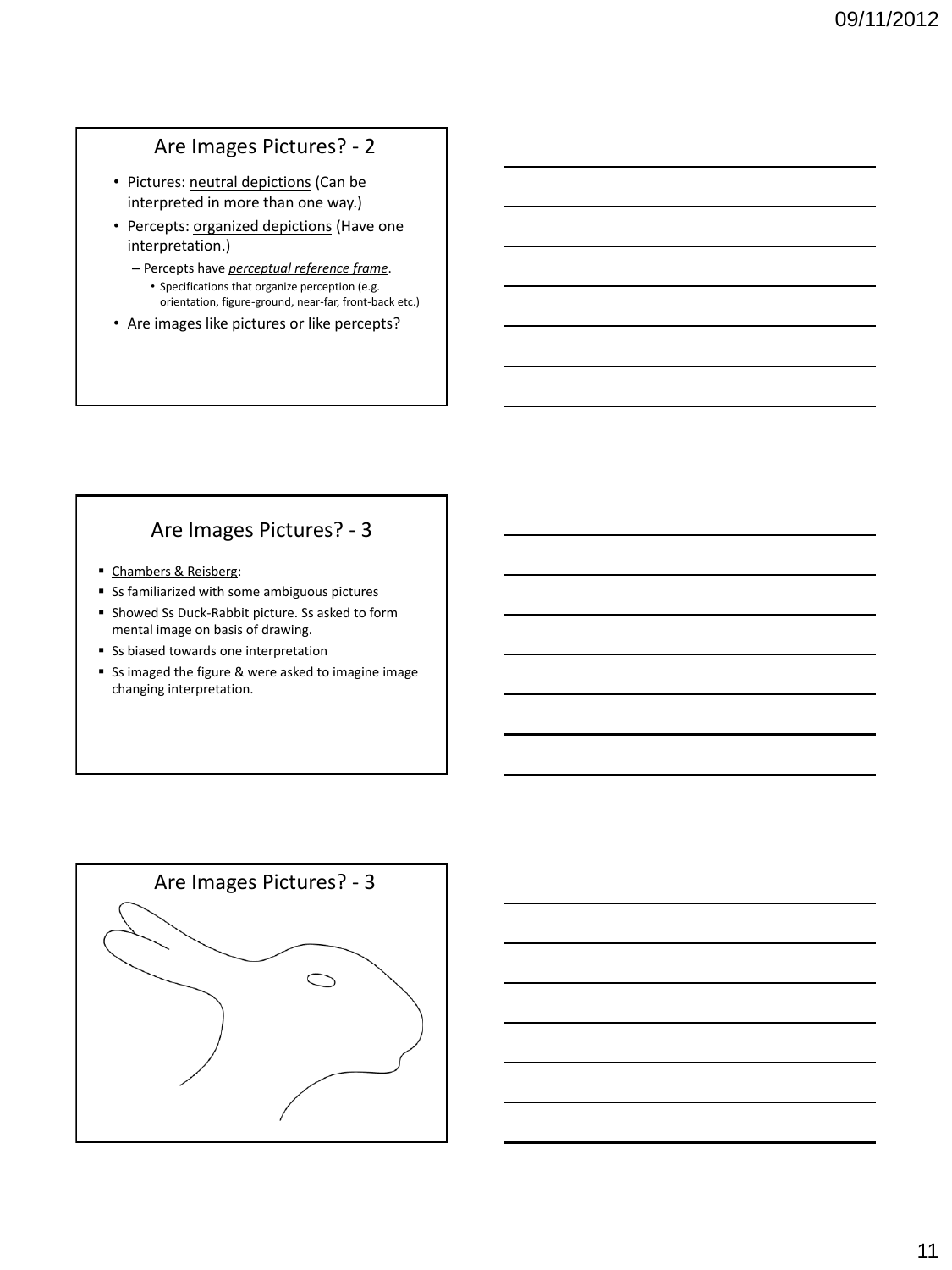# Are Images Pictures? - 4

- **Ss could not change perception of imagined figure,** but could change perception of drawing they drew.
- $\rightarrow$  Images more like percepts than pictures.
- Images are organized like percepts; have depiction plus perceptual reference frame

#### Learning from Images

- People can sometimes make discoveries by manipulating mental images
	- Rita Anderson's work take 3 simple figures (letters, triangles, circle etc) & create diagrams of objects.
- But Ss could not 'discover' duck perception in rabbit image
- Image = picture + reference frame
- Some discoveries consistent with reference frame of image; some not.
- $\cdot$   $\rightarrow$  Prediction: discoveries more likely if consistent with reference frame

#### Learning from Images - 2

- Rabbit picture interpreted as child with pigtails.
	- New interpretation does not require change in reference frame (rabbit's ears at back of head  $\rightarrow$  pigtails also at back of head; rabbit's face = child's face)
	- Change in perception of image occurs easily
	- $-$  Rabbit  $\rightarrow$  duck requires left-right reversal (ears pointing backwards  $\rightarrow$  beak pointing forwards)
		- Hint (e.g. see diagram as facing to the left) helps people make discoveries

#### Reisberg & Chambers

• Ss memorized nonsense shapes,  $10<sup>th</sup>$  shape show in Figure 11.9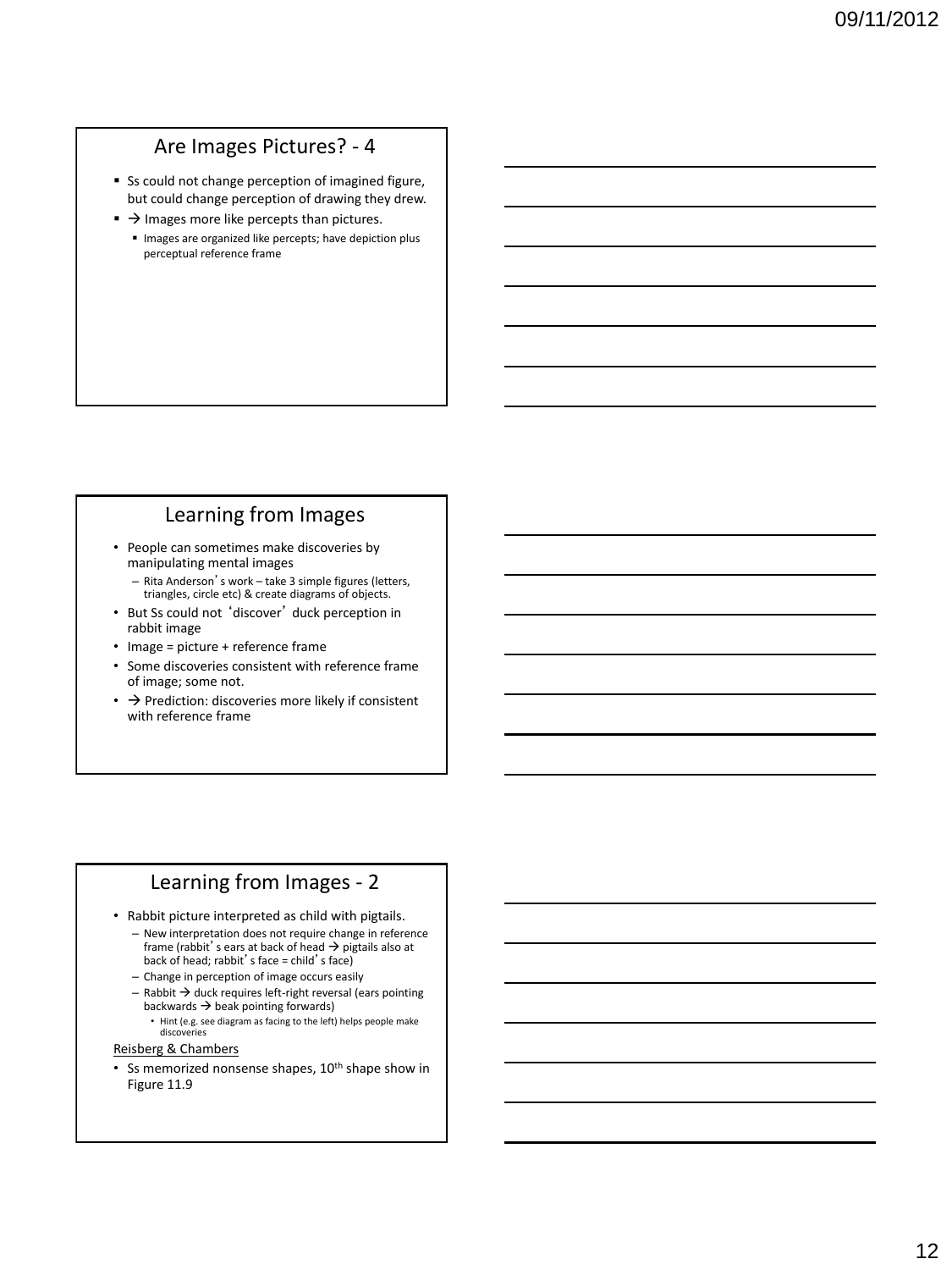



### Learning from Images - 4

- Ss asked to image shape and rotate it 90° clockwise & identify familiar shape
- No Ss could identify the shape (Texas).
- Ss did not rotate reference frame.
- When Ss told during initial inspection that left side was top of figure, they could recognize the shape from the image.
- Changes in reference frame need instructions or training

## Long-term Visual Memory

- Are visual images stored as whole "pictures" or stored in parts?
	- Imager first generates "image frame" (global shape) & then elaborates the details

**Evidence** 

- Images with more parts take longer to generate
- Images with more details take longer to visualize
- Imagers control completeness & amount of detail in images
	- Can zoom in or out, can make imaged object move or rotate.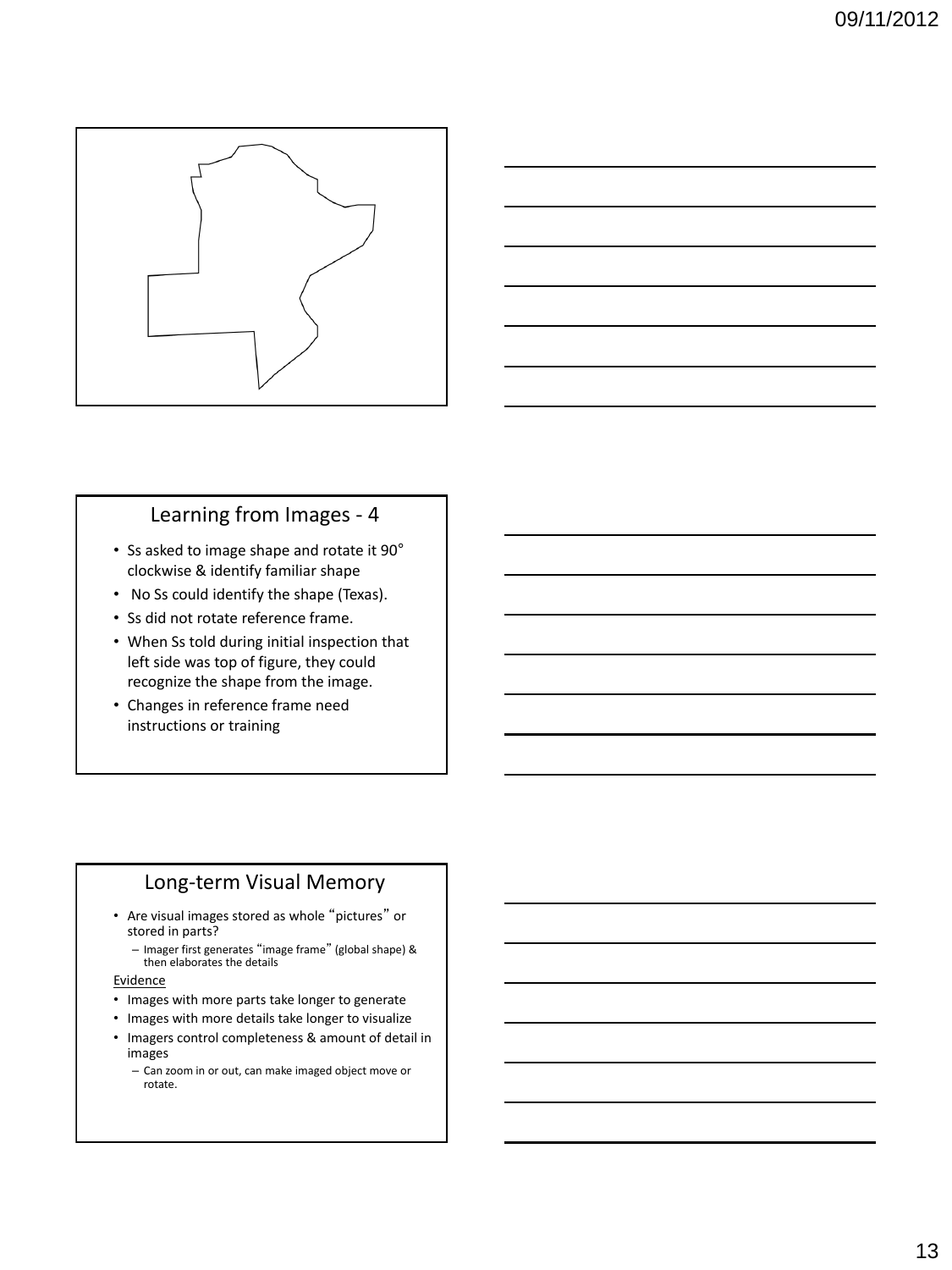#### Long-term Visual Memory - 2

- Image File "recipe" for construction of visual image in LTM
	- Contains descriptive information which may be propositional.
	- No special status; similar to other LTM files
- Active image in working memory
	- Images require "special" processing operations; e.g. mental rotation, zoom, etc not used for other types of information
- Image file contains info not in active image



#### Verbal Coding of Visual Stimuli

- People with better colour vocabulary have better recall of colours (cross-cultural data)
	- $\rightarrow$  Suggests people remember verbal descriptions of colours, not colours themselves
- Linguistic variation no effect on perception of colour

Carmichael, Hogan, & Walters, 1932

• Ss saw simple drawings & heard one of two possible labels for each drawing.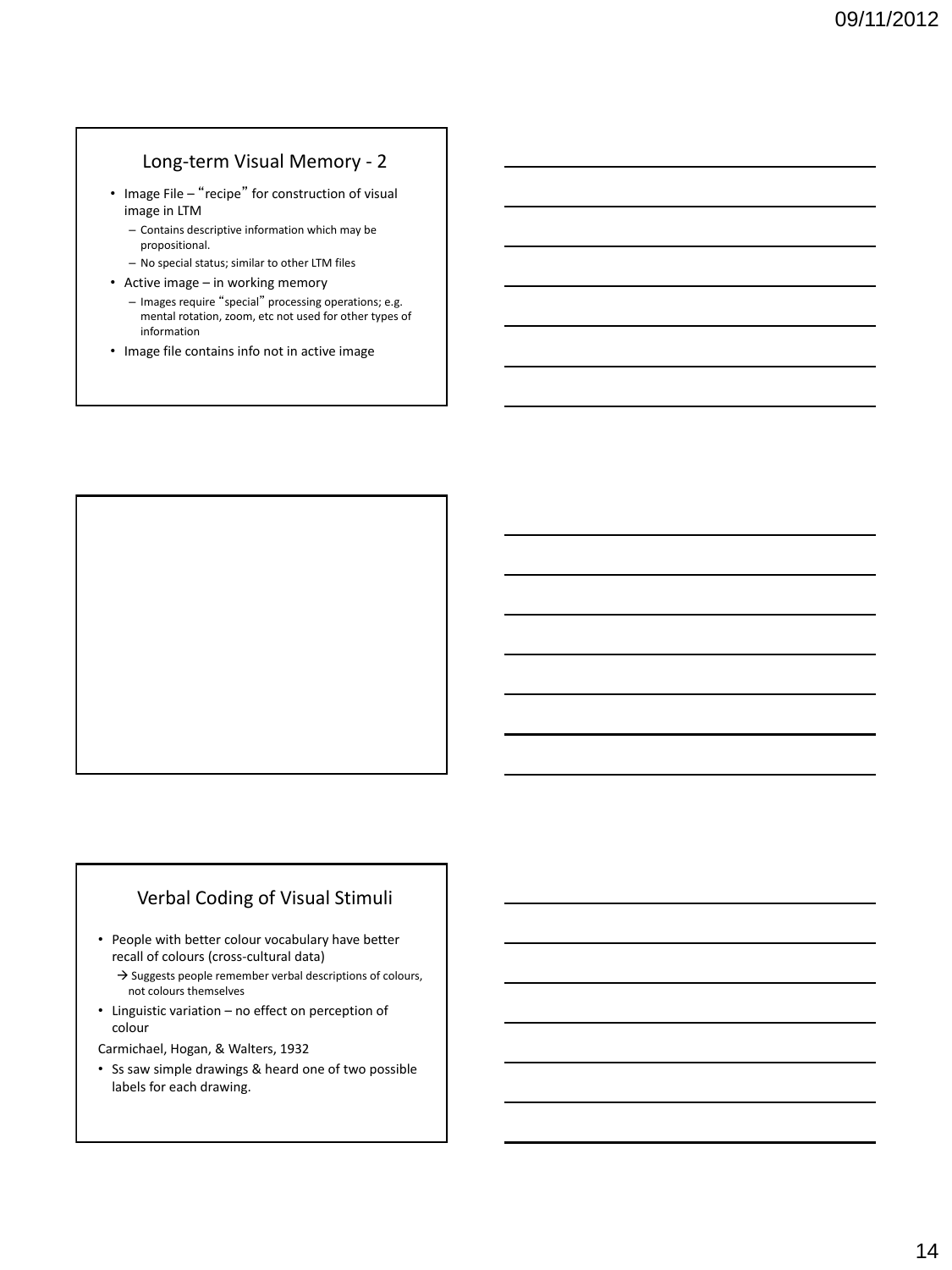



### Verbal Coding of Visual Stimuli - 3

- Ss asked to reproduce drawings from memory
- Distortions in reproductions reflected labels
	- O─O drawing looked like eyeglasses or dumbell depending on label given
	- $\rightarrow$  Label influenced visual image
- Some visual information stored propositionally (as descriptions)

### Verbal Coding of Visual Stimuli - 4

- Which is further north, Detroit or Windsor, ON? How do you know?
- Answer is based on propositional or verbal information (Canada is north of US.), not maplike image.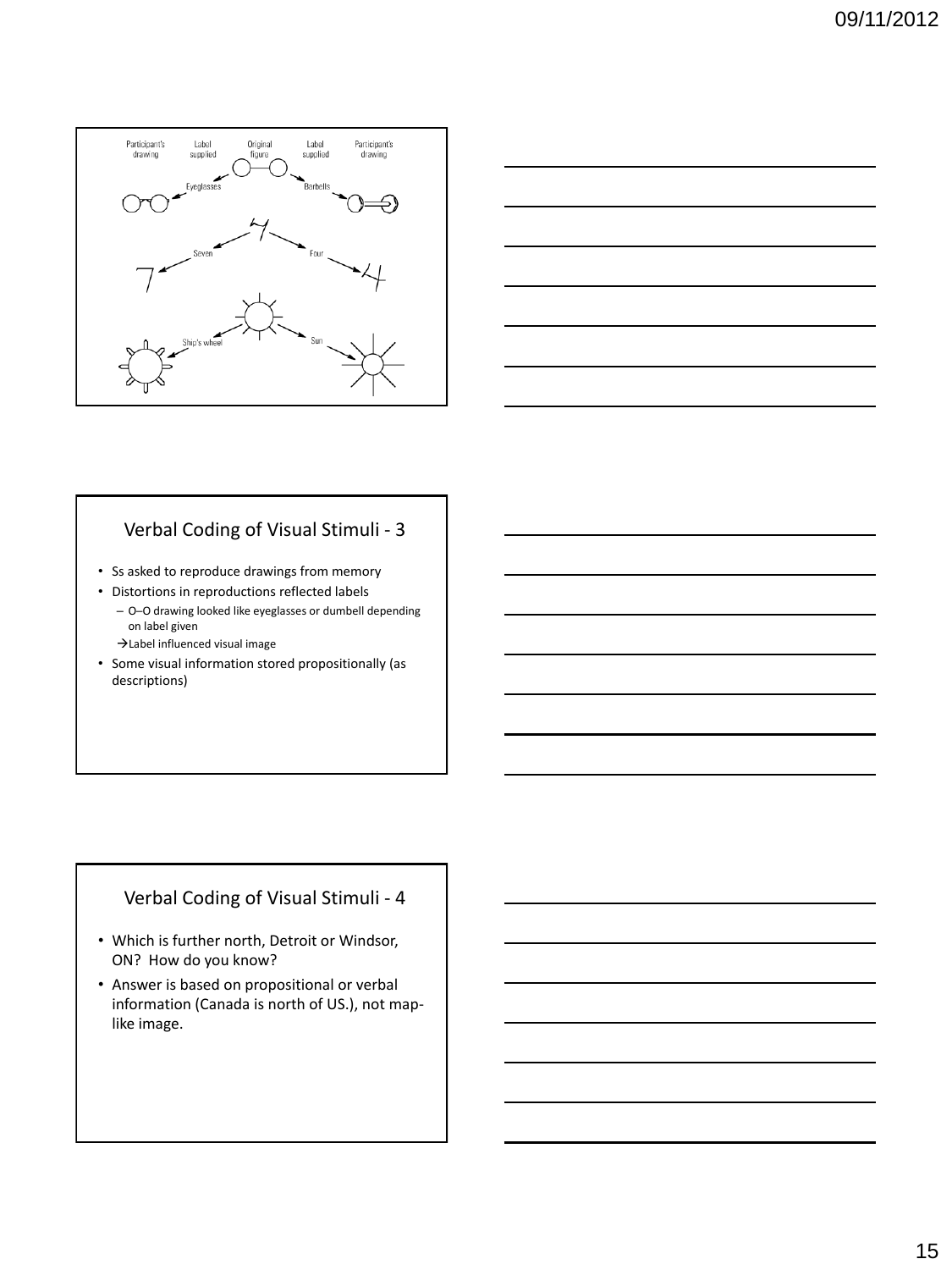# Imagery and Memory

- Material that triggers visual imagery is easier to remember.
- Paivio, Yuille & Madigan (1968)
	- Ss rated words on image value. Different Ss learned lists of pairs of words
	- Highly imageable (concrete) words better recalled than words with low imagery value (abstract words).
	- CC pairs recalled > AC or CA pairs > AA pairs

## Imagery and Memory - 2

- Mnemonics use imagery
	- Must have two objects in image interacting, not just side by side. Why?
- Congenitally blind Ss benefit from "visual" imagery
- Bizarre images highly memorable (only in list of mixed bizarre & ordinary images)
	- Distinctiveness effect ???
	- List of bizarre images not better recalled than list of ordinary images.

# Dual Coding

• Paivio & Colleagues

- 2 different types of memory representations (visual & verbal)
- Dual coding improves memory. Why?
- Visual & verbal codes store different info.
- Size & shape stored visually, abstract information (semantic information) stored verbally
- Visual and verbal info. accessed in different ways (e.g. sentence verification vs. size comparisons)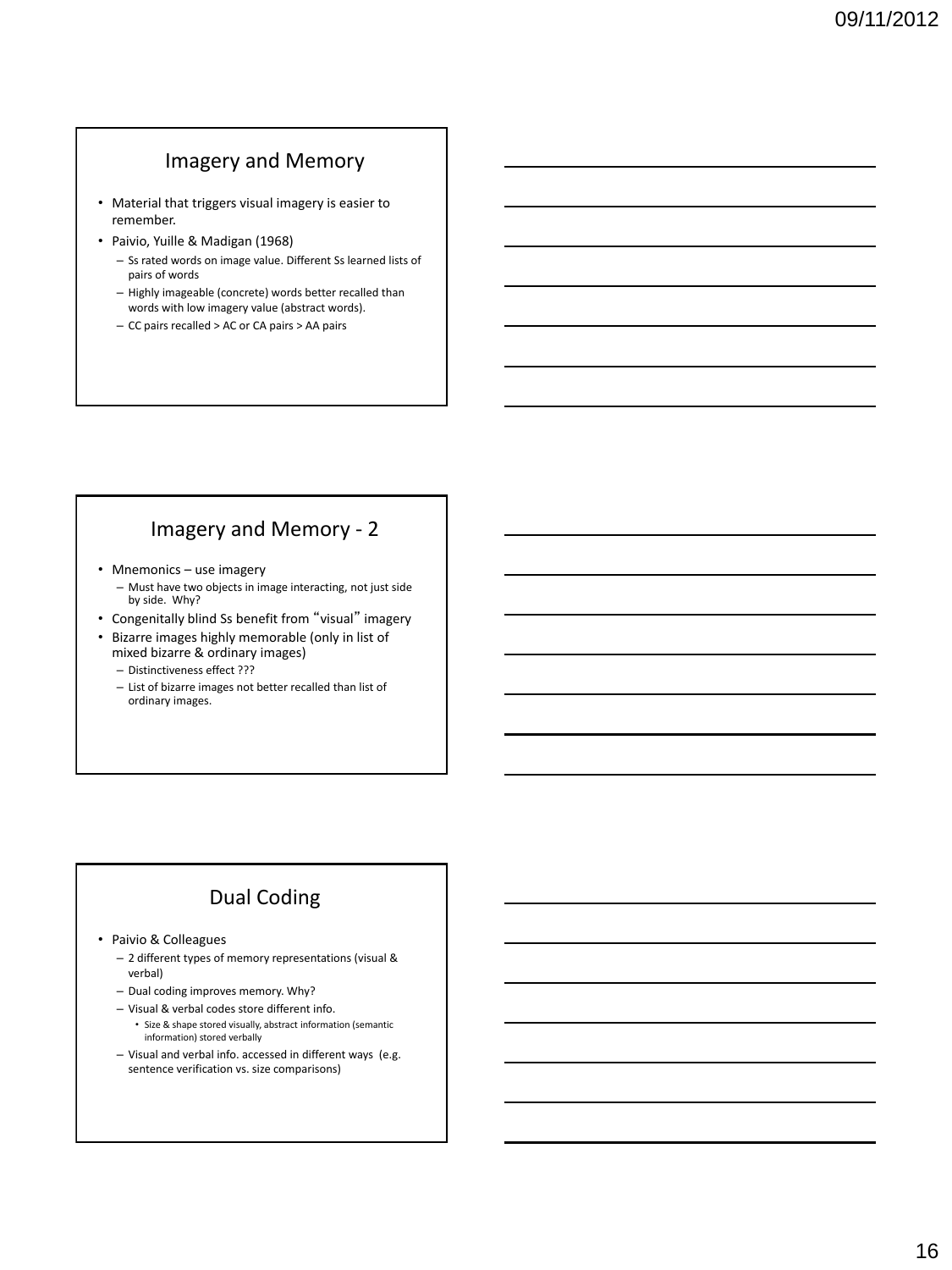# Memory for Pictures

- Paivio: two memory codes, verbal and visual, which represent different info.
- One memory system
- Similarities btw. visual & verbal memory
	- Recall depends on associative links
	- Get priming effect with nonverbal stimuli
	- Get primacy & recency effects in memory for lists of pictures
	- Schemata, influence of generic knowledge on specific memories

# Memory for Pictures - 2

Freidman (1979)

- Pictures of typical scenes (kitchen, barnyard) with some unexpected objects (fireplace in kitchen)
- **Recognition test: familiar or unexpected objects** changed.
- Ss rarely noticed changes in familiar objects (e.g. different type of stove, or toaster replaced by radio). Schema  $\rightarrow$  object will be present. S recognizes object & pays no more attention

### Memory for Pictures - 3

- Ss usually noticed changes to unexpected objects (e.g. fireplace missing or changed).
- **Unexpected object attracts attention.** 
	- Ss looked longer at unexpected objects. Stored kitchen + fireplace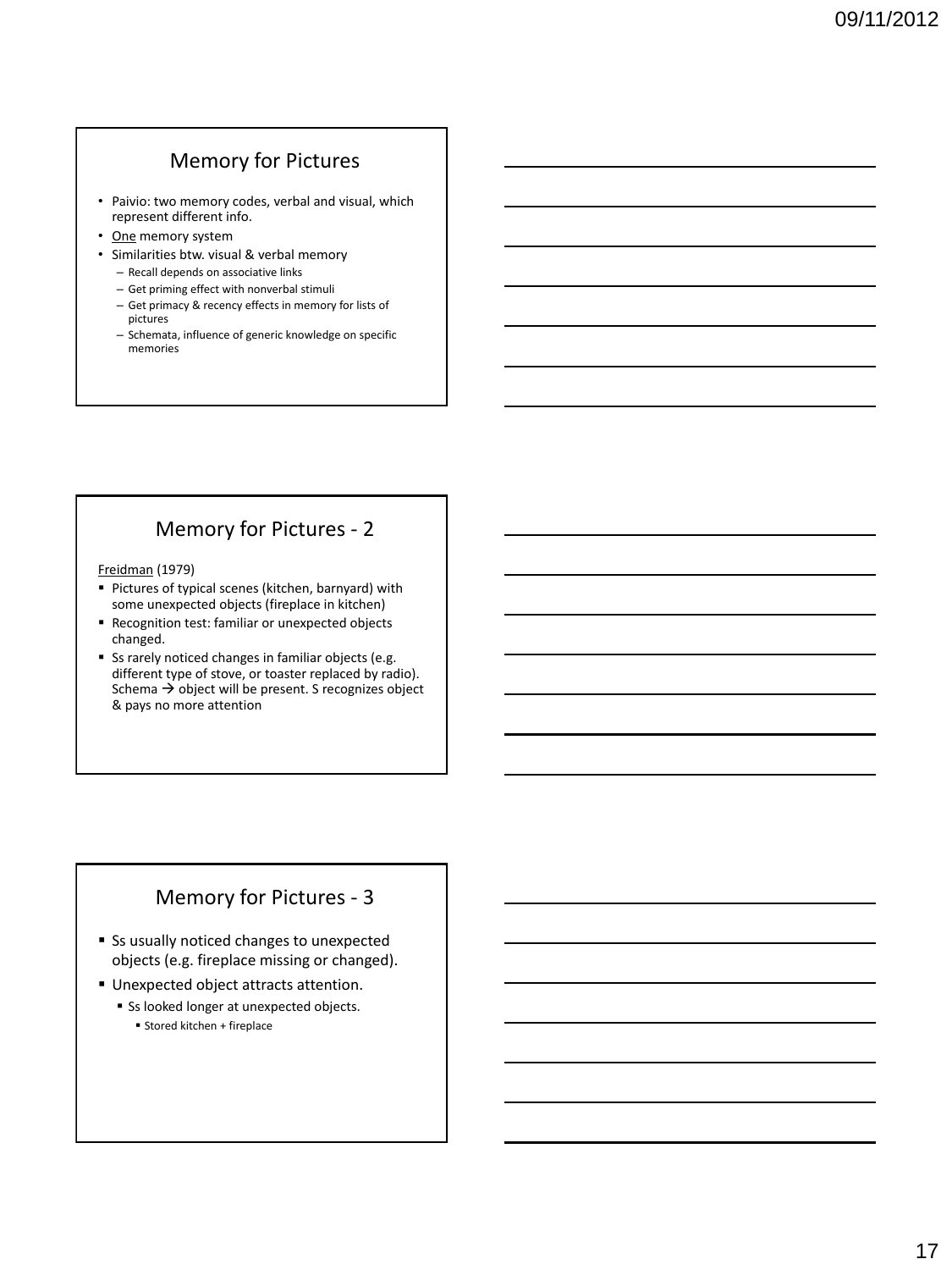## Memory for Pictures - 4

Intraub et al. Boundary Extension

- People remember a picture as including more than it did
- See Figure 11.11, page 396 of text
- People show photograph of 2 garbage cans & lid against picket fence.
- Photo was cropped. Sides of garbage cans & top of fence not shown.

# Memory for Pictures - 5

- People drew complete garbage cans & top of fence.
- Ss asked to reproduce picture drew objects as complete whereas they had been cut off at edge of photo.
- Ss know about real world (e.g. garbage cans usually symmetrical, fence doesn't stop at edge of photo) & knowledge intrudes in memory test.